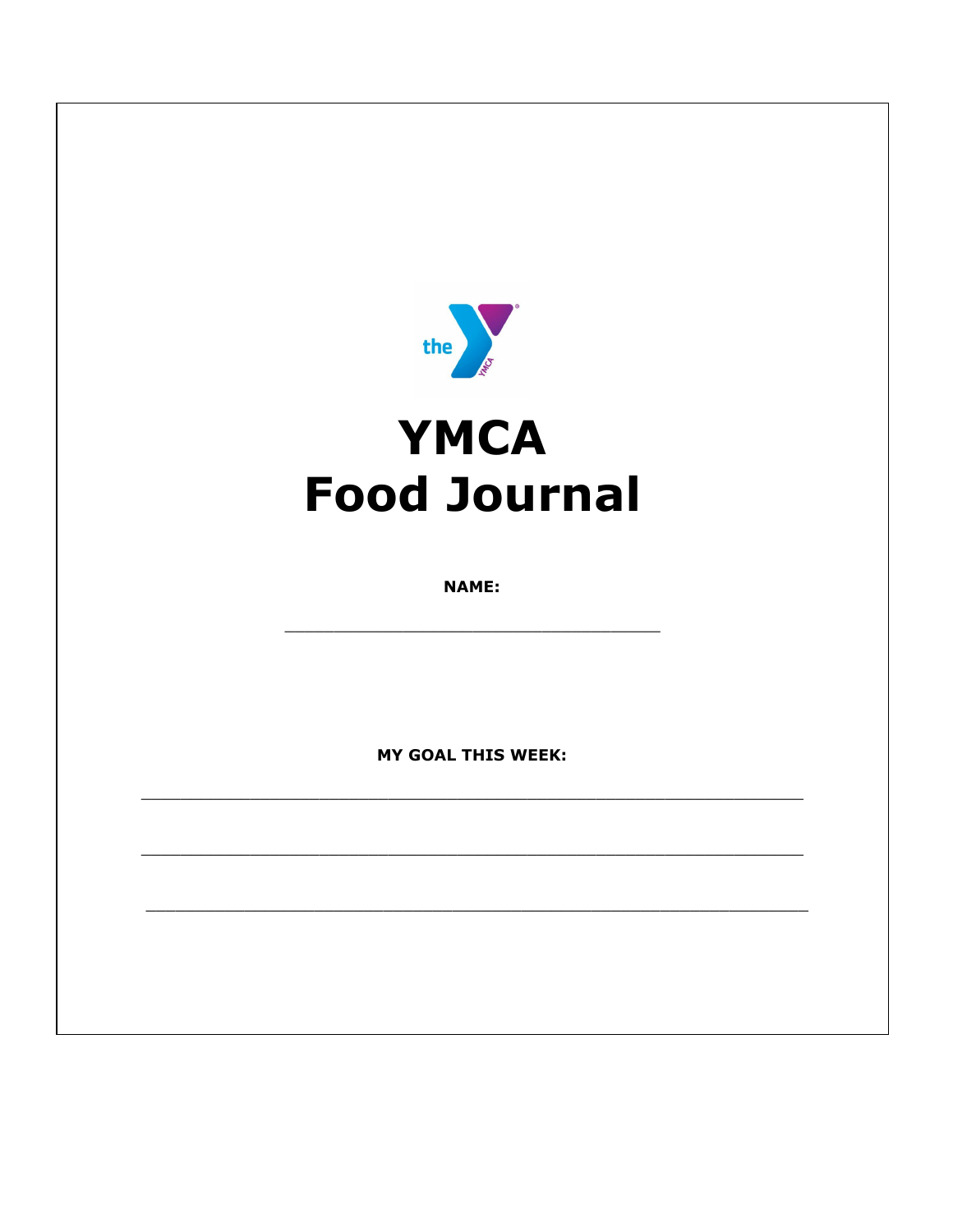| <b>TIME</b>                    | <b>HOW MUCH</b> | <b>FOODS &amp; BEVERAGES</b> | <b>BEFORE I FEEL</b> | <b>AFTER I FEEL</b> |
|--------------------------------|-----------------|------------------------------|----------------------|---------------------|
|                                |                 |                              |                      |                     |
|                                |                 |                              |                      |                     |
|                                |                 |                              |                      |                     |
|                                |                 |                              |                      |                     |
|                                |                 |                              |                      |                     |
|                                |                 |                              |                      |                     |
|                                |                 |                              |                      |                     |
|                                |                 |                              |                      |                     |
|                                |                 |                              |                      |                     |
|                                |                 |                              |                      |                     |
|                                |                 |                              |                      |                     |
|                                |                 |                              |                      |                     |
| <b>WATER INTAKE</b>            |                 |                              |                      |                     |
| $= 8$ FLUID OUNCES)<br>(EACH L |                 | لسالسا لسالسا لسالسا لسالسا  |                      |                     |
| <b>TIME</b>                    | <b>MINUTES</b>  | PHYSICAL ACTIVITY            |                      |                     |
|                                |                 |                              |                      |                     |
|                                |                 |                              |                      |                     |
| <b>TIME</b>                    | <b>MINUTES</b>  | <b>SLEEP</b>                 |                      |                     |
|                                |                 |                              |                      |                     |

\_\_\_\_\_\_\_\_\_\_\_\_\_\_\_\_\_\_\_\_\_\_\_\_\_\_\_\_\_\_\_\_\_\_\_\_\_\_\_\_\_\_\_\_\_\_\_\_\_\_\_\_\_\_\_\_\_\_\_\_\_\_\_\_\_\_\_\_\_\_\_\_\_\_\_

\_\_\_\_\_\_\_\_\_\_\_\_\_\_\_\_\_\_\_\_\_\_\_\_\_\_\_\_\_\_\_\_\_\_\_\_\_\_\_\_\_\_\_\_\_\_\_\_\_\_\_\_\_\_\_\_\_\_\_\_\_\_\_\_\_\_\_\_\_\_\_\_\_\_\_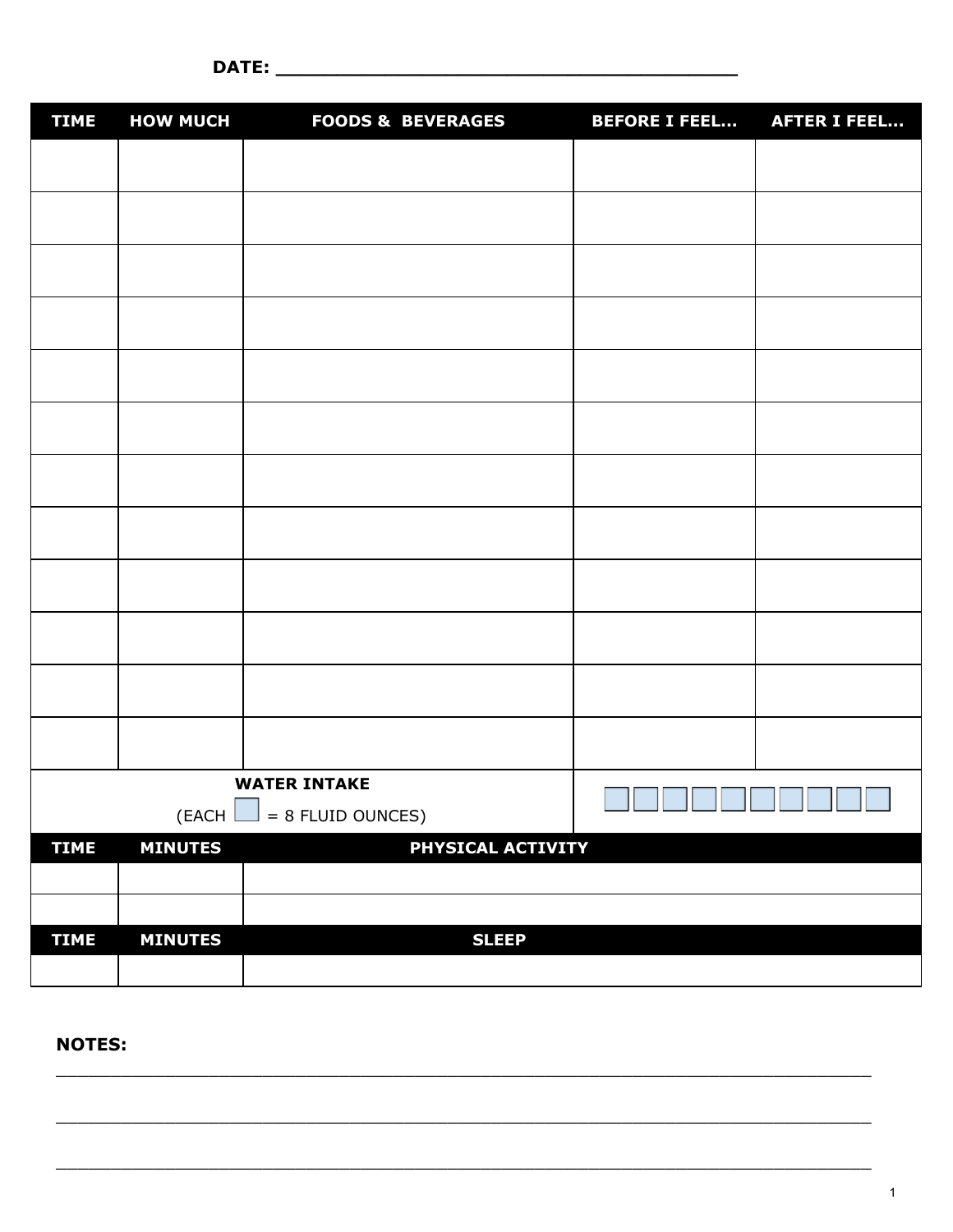| <b>TIME</b>                                                | <b>HOW MUCH</b> | <b>FOODS &amp; BEVERAGES</b>                                                     | <b>BEFORE I FEEL</b> | <b>AFTER I FEEL</b> |
|------------------------------------------------------------|-----------------|----------------------------------------------------------------------------------|----------------------|---------------------|
|                                                            |                 |                                                                                  |                      |                     |
|                                                            |                 |                                                                                  |                      |                     |
|                                                            |                 |                                                                                  |                      |                     |
|                                                            |                 |                                                                                  |                      |                     |
|                                                            |                 |                                                                                  |                      |                     |
|                                                            |                 |                                                                                  |                      |                     |
|                                                            |                 |                                                                                  |                      |                     |
|                                                            |                 |                                                                                  |                      |                     |
|                                                            |                 |                                                                                  |                      |                     |
|                                                            |                 |                                                                                  |                      |                     |
|                                                            |                 |                                                                                  |                      |                     |
|                                                            |                 |                                                                                  |                      |                     |
| <b>WATER INTAKE</b><br>$(EACH \bigsqcup = 8 FLUID OUNCES)$ |                 | $\Box$ $\Box$<br>$\mathbb{Z}^2$ , $\mathbb{Z}^2$<br>U L<br><u>______________</u> |                      |                     |
| <b>TIME</b>                                                | <b>MINUTES</b>  | PHYSICAL ACTIVITY                                                                |                      |                     |
|                                                            |                 |                                                                                  |                      |                     |
|                                                            |                 |                                                                                  |                      |                     |
| <b>TIME</b>                                                | <b>MINUTES</b>  | <b>SLEEP</b>                                                                     |                      |                     |
|                                                            |                 |                                                                                  |                      |                     |

 $\mathcal{L}_\mathcal{L} = \{ \mathcal{L}_\mathcal{L} = \{ \mathcal{L}_\mathcal{L} = \{ \mathcal{L}_\mathcal{L} = \{ \mathcal{L}_\mathcal{L} = \{ \mathcal{L}_\mathcal{L} = \{ \mathcal{L}_\mathcal{L} = \{ \mathcal{L}_\mathcal{L} = \{ \mathcal{L}_\mathcal{L} = \{ \mathcal{L}_\mathcal{L} = \{ \mathcal{L}_\mathcal{L} = \{ \mathcal{L}_\mathcal{L} = \{ \mathcal{L}_\mathcal{L} = \{ \mathcal{L}_\mathcal{L} = \{ \mathcal{L}_\mathcal{$ 

\_\_\_\_\_\_\_\_\_\_\_\_\_\_\_\_\_\_\_\_\_\_\_\_\_\_\_\_\_\_\_\_\_\_\_\_\_\_\_\_\_\_\_\_\_\_\_\_\_\_\_\_\_\_\_\_\_\_\_\_\_\_\_\_\_\_\_\_\_\_\_\_\_\_\_

\_\_\_\_\_\_\_\_\_\_\_\_\_\_\_\_\_\_\_\_\_\_\_\_\_\_\_\_\_\_\_\_\_\_\_\_\_\_\_\_\_\_\_\_\_\_\_\_\_\_\_\_\_\_\_\_\_\_\_\_\_\_\_\_\_\_\_\_\_\_\_\_\_\_\_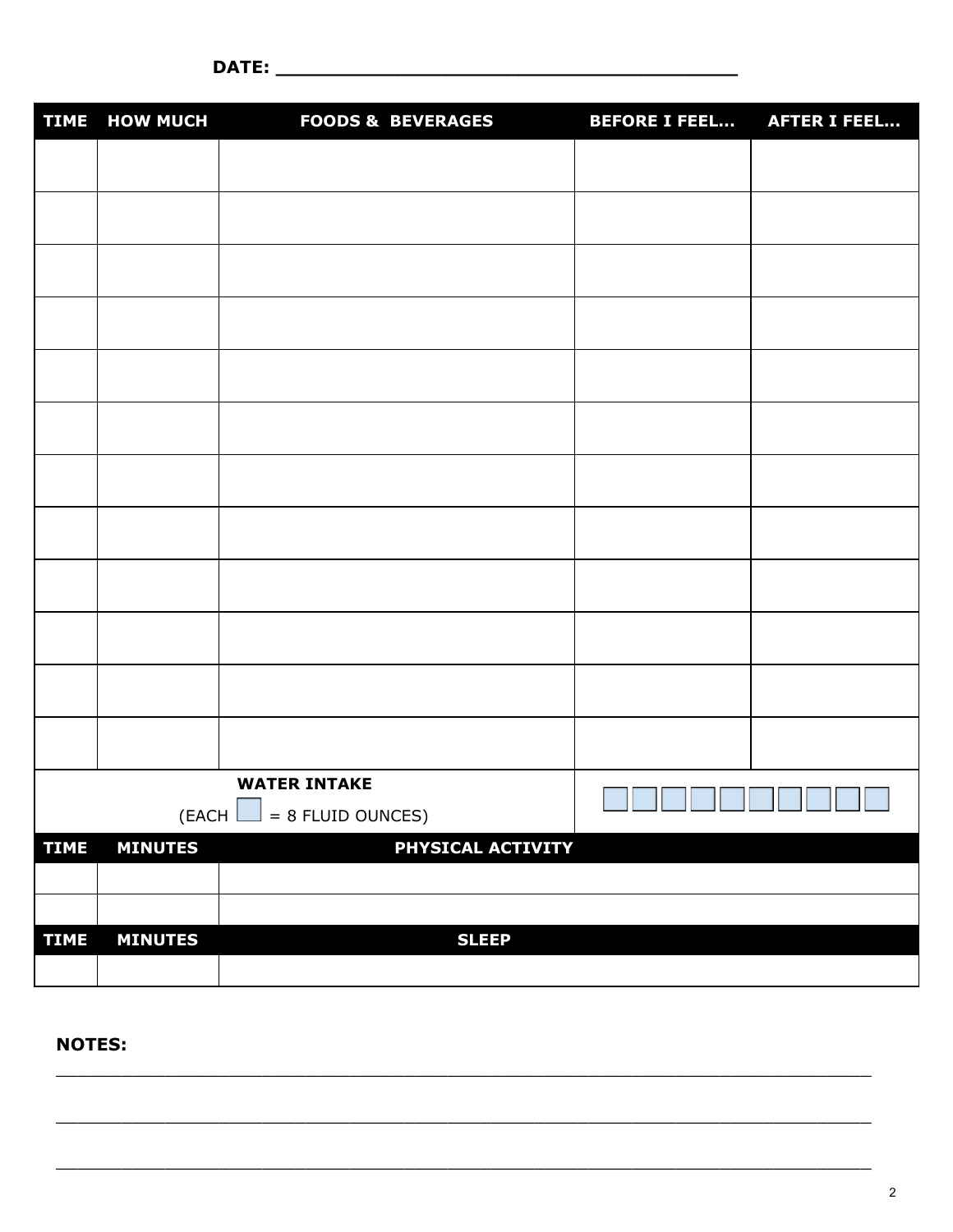| <b>TIME</b>                                           | <b>HOW MUCH</b> | <b>FOODS &amp; BEVERAGES</b> | <b>BEFORE I FEEL AFTER I FEEL</b> |  |
|-------------------------------------------------------|-----------------|------------------------------|-----------------------------------|--|
|                                                       |                 |                              |                                   |  |
|                                                       |                 |                              |                                   |  |
|                                                       |                 |                              |                                   |  |
|                                                       |                 |                              |                                   |  |
|                                                       |                 |                              |                                   |  |
|                                                       |                 |                              |                                   |  |
|                                                       |                 |                              |                                   |  |
|                                                       |                 |                              |                                   |  |
|                                                       |                 |                              |                                   |  |
|                                                       |                 |                              |                                   |  |
|                                                       |                 |                              |                                   |  |
|                                                       |                 |                              |                                   |  |
| <b>WATER INTAKE</b><br>$= 8$ FLUID OUNCES)<br>(EACH L |                 | $\Box$<br>$\mathcal{L}$      |                                   |  |
| <b>TIME</b>                                           | <b>MINUTES</b>  | PHYSICAL ACTIVITY            |                                   |  |
|                                                       |                 |                              |                                   |  |
|                                                       |                 |                              |                                   |  |
| <b>TIME</b>                                           | <b>MINUTES</b>  | <b>SLEEP</b>                 |                                   |  |
|                                                       |                 |                              |                                   |  |

\_\_\_\_\_\_\_\_\_\_\_\_\_\_\_\_\_\_\_\_\_\_\_\_\_\_\_\_\_\_\_\_\_\_\_\_\_\_\_\_\_\_\_\_\_\_\_\_\_\_\_\_\_\_\_\_\_\_\_\_\_\_\_\_\_\_\_\_\_\_\_\_\_\_\_

\_\_\_\_\_\_\_\_\_\_\_\_\_\_\_\_\_\_\_\_\_\_\_\_\_\_\_\_\_\_\_\_\_\_\_\_\_\_\_\_\_\_\_\_\_\_\_\_\_\_\_\_\_\_\_\_\_\_\_\_\_\_\_\_\_\_\_\_\_\_\_\_\_\_\_

\_\_\_\_\_\_\_\_\_\_\_\_\_\_\_\_\_\_\_\_\_\_\_\_\_\_\_\_\_\_\_\_\_\_\_\_\_\_\_\_\_\_\_\_\_\_\_\_\_\_\_\_\_\_\_\_\_\_\_\_\_\_\_\_\_\_\_\_\_\_\_\_\_\_\_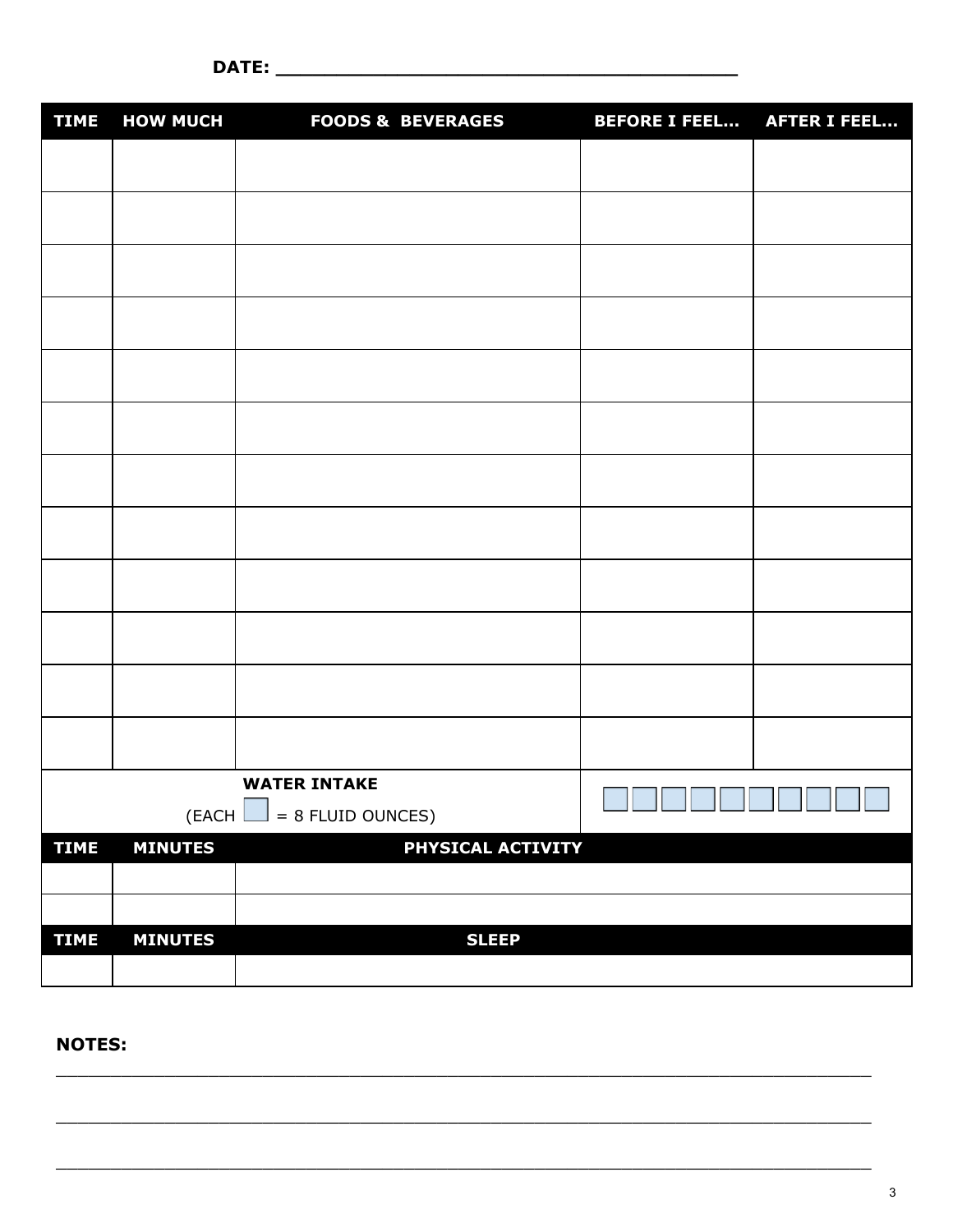|                                                                      | TIME HOW MUCH  | <b>FOODS &amp; BEVERAGES</b> | <b>BEFORE I FEEL</b> | <b>AFTER I FEEL</b> |
|----------------------------------------------------------------------|----------------|------------------------------|----------------------|---------------------|
|                                                                      |                |                              |                      |                     |
|                                                                      |                |                              |                      |                     |
|                                                                      |                |                              |                      |                     |
|                                                                      |                |                              |                      |                     |
|                                                                      |                |                              |                      |                     |
|                                                                      |                |                              |                      |                     |
|                                                                      |                |                              |                      |                     |
|                                                                      |                |                              |                      |                     |
|                                                                      |                |                              |                      |                     |
|                                                                      |                |                              |                      |                     |
|                                                                      |                |                              |                      |                     |
|                                                                      |                |                              |                      |                     |
| <b>WATER INTAKE</b><br>$\sim$<br>$(EACH \bigsqcup = 8 FLUID OUNCES)$ |                | $\mathbf{r}$                 |                      |                     |
| <b>TIME</b>                                                          | <b>MINUTES</b> | PHYSICAL ACTIVITY            |                      |                     |
|                                                                      |                |                              |                      |                     |
|                                                                      |                |                              |                      |                     |
| <b>TIME</b>                                                          | <b>MINUTES</b> | <b>SLEEP</b>                 |                      |                     |
|                                                                      |                |                              |                      |                     |

 $\mathcal{L}_\text{max} = \mathcal{L}_\text{max} = \mathcal{L}_\text{max} = \mathcal{L}_\text{max} = \mathcal{L}_\text{max} = \mathcal{L}_\text{max} = \mathcal{L}_\text{max} = \mathcal{L}_\text{max} = \mathcal{L}_\text{max} = \mathcal{L}_\text{max} = \mathcal{L}_\text{max} = \mathcal{L}_\text{max} = \mathcal{L}_\text{max} = \mathcal{L}_\text{max} = \mathcal{L}_\text{max} = \mathcal{L}_\text{max} = \mathcal{L}_\text{max} = \mathcal{L}_\text{max} = \mathcal{$ 

\_\_\_\_\_\_\_\_\_\_\_\_\_\_\_\_\_\_\_\_\_\_\_\_\_\_\_\_\_\_\_\_\_\_\_\_\_\_\_\_\_\_\_\_\_\_\_\_\_\_\_\_\_\_\_\_\_\_\_\_\_\_\_\_\_\_\_\_\_\_\_\_\_\_\_

\_\_\_\_\_\_\_\_\_\_\_\_\_\_\_\_\_\_\_\_\_\_\_\_\_\_\_\_\_\_\_\_\_\_\_\_\_\_\_\_\_\_\_\_\_\_\_\_\_\_\_\_\_\_\_\_\_\_\_\_\_\_\_\_\_\_\_\_\_\_\_\_\_\_\_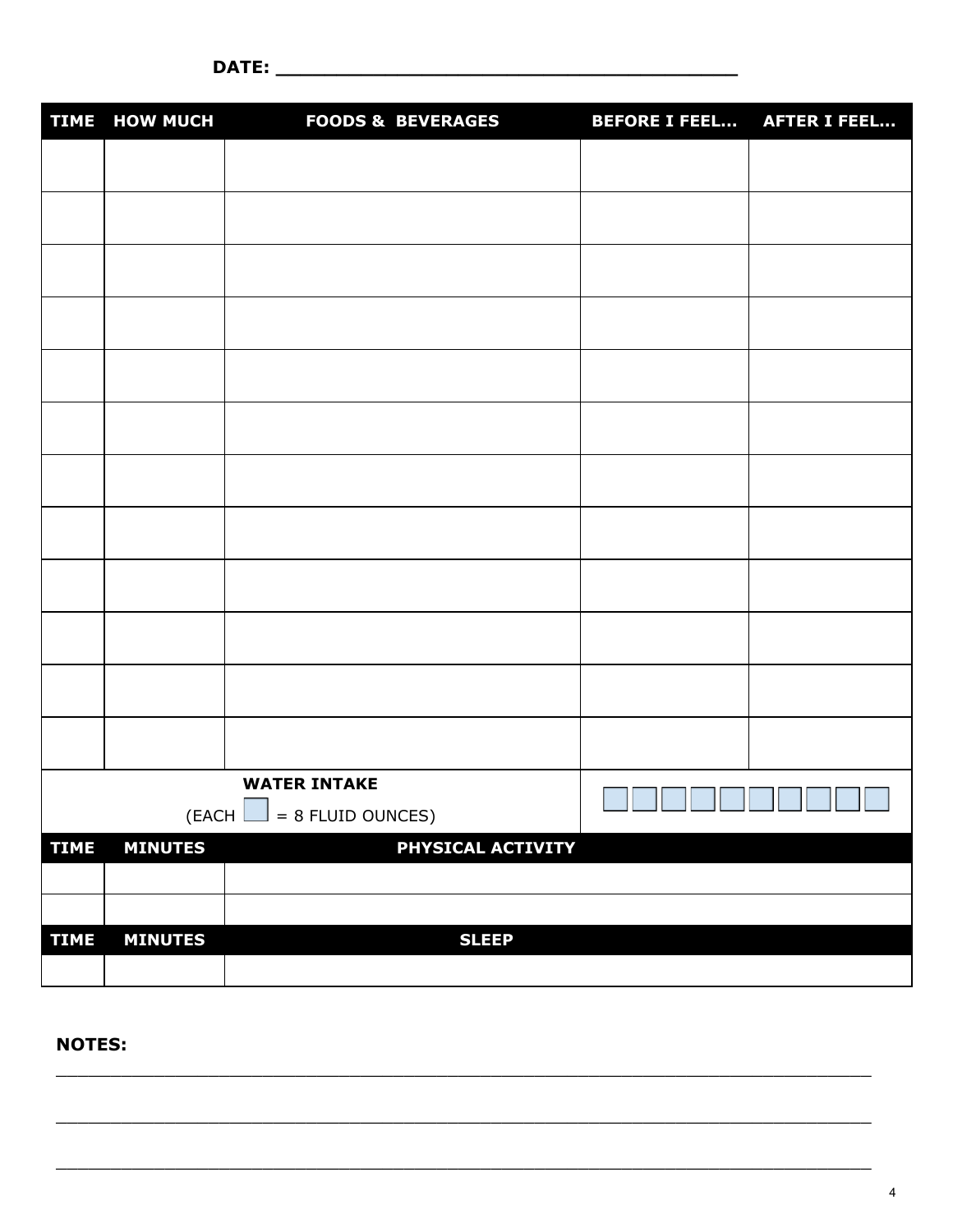| <b>TIME</b>                               | <b>HOW MUCH</b> | <b>FOODS &amp; BEVERAGES</b> | <b>BEFORE I FEEL</b> | <b>AFTER I FEEL</b> |
|-------------------------------------------|-----------------|------------------------------|----------------------|---------------------|
|                                           |                 |                              |                      |                     |
|                                           |                 |                              |                      |                     |
|                                           |                 |                              |                      |                     |
|                                           |                 |                              |                      |                     |
|                                           |                 |                              |                      |                     |
|                                           |                 |                              |                      |                     |
|                                           |                 |                              |                      |                     |
|                                           |                 |                              |                      |                     |
|                                           |                 |                              |                      |                     |
|                                           |                 |                              |                      |                     |
|                                           |                 |                              |                      |                     |
|                                           |                 |                              |                      |                     |
| <b>WATER INTAKE</b>                       |                 |                              |                      |                     |
| $($ EACH $\lfloor$<br>$= 8$ FLUID OUNCES) |                 |                              | Т                    | <u>starti e</u>     |
| <b>TIME</b>                               | <b>MINUTES</b>  | PHYSICAL ACTIVITY            |                      |                     |
|                                           |                 |                              |                      |                     |
|                                           |                 |                              |                      |                     |
| <b>TIME</b>                               | <b>MINUTES</b>  | <b>SLEEP</b>                 |                      |                     |
|                                           |                 |                              |                      |                     |

 $\mathcal{L}_\mathcal{L} = \mathcal{L}_\mathcal{L} = \mathcal{L}_\mathcal{L} = \mathcal{L}_\mathcal{L} = \mathcal{L}_\mathcal{L} = \mathcal{L}_\mathcal{L} = \mathcal{L}_\mathcal{L} = \mathcal{L}_\mathcal{L} = \mathcal{L}_\mathcal{L} = \mathcal{L}_\mathcal{L} = \mathcal{L}_\mathcal{L} = \mathcal{L}_\mathcal{L} = \mathcal{L}_\mathcal{L} = \mathcal{L}_\mathcal{L} = \mathcal{L}_\mathcal{L} = \mathcal{L}_\mathcal{L} = \mathcal{L}_\mathcal{L}$ 

\_\_\_\_\_\_\_\_\_\_\_\_\_\_\_\_\_\_\_\_\_\_\_\_\_\_\_\_\_\_\_\_\_\_\_\_\_\_\_\_\_\_\_\_\_\_\_\_\_\_\_\_\_\_\_\_\_\_\_\_\_\_\_\_\_\_\_\_\_\_\_\_\_\_\_

\_\_\_\_\_\_\_\_\_\_\_\_\_\_\_\_\_\_\_\_\_\_\_\_\_\_\_\_\_\_\_\_\_\_\_\_\_\_\_\_\_\_\_\_\_\_\_\_\_\_\_\_\_\_\_\_\_\_\_\_\_\_\_\_\_\_\_\_\_\_\_\_\_\_\_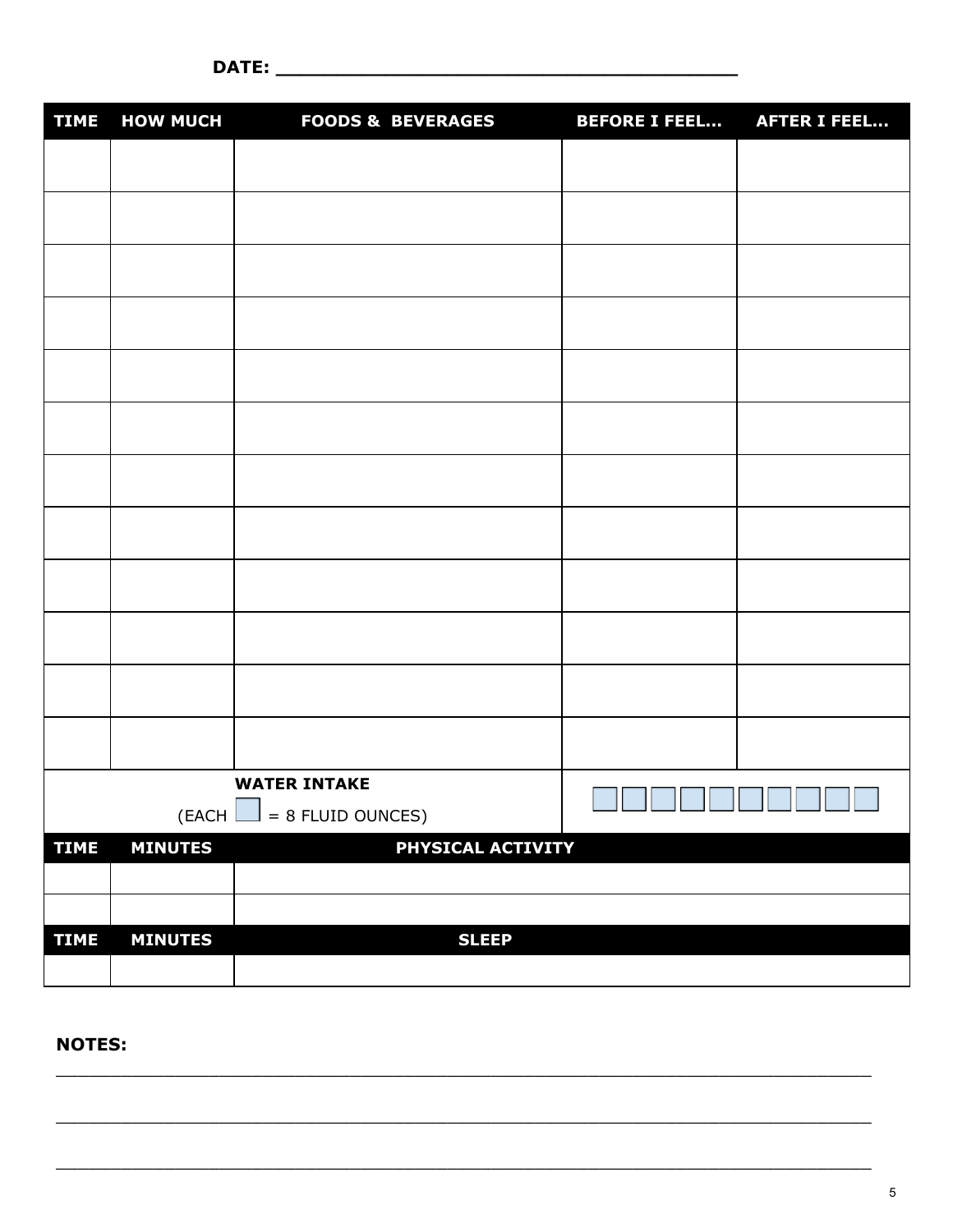| <b>TIME</b>                                                      | <b>HOW MUCH</b> | <b>FOODS &amp; BEVERAGES</b> | <b>BEFORE I FEEL</b> | <b>AFTER I FEEL</b> |
|------------------------------------------------------------------|-----------------|------------------------------|----------------------|---------------------|
|                                                                  |                 |                              |                      |                     |
|                                                                  |                 |                              |                      |                     |
|                                                                  |                 |                              |                      |                     |
|                                                                  |                 |                              |                      |                     |
|                                                                  |                 |                              |                      |                     |
|                                                                  |                 |                              |                      |                     |
|                                                                  |                 |                              |                      |                     |
|                                                                  |                 |                              |                      |                     |
|                                                                  |                 |                              |                      |                     |
|                                                                  |                 |                              |                      |                     |
|                                                                  |                 |                              |                      |                     |
|                                                                  |                 |                              |                      |                     |
| <b>WATER INTAKE</b><br>$= 8$ FLUID OUNCES)<br>$($ EACH $\lfloor$ |                 |                              |                      |                     |
| <b>TIME</b>                                                      | <b>MINUTES</b>  | PHYSICAL ACTIVITY            |                      |                     |
|                                                                  |                 |                              |                      |                     |
|                                                                  |                 |                              |                      |                     |
| <b>TIME</b>                                                      | <b>MINUTES</b>  | <b>SLEEP</b>                 |                      |                     |
|                                                                  |                 |                              |                      |                     |

 $\mathcal{L}_\mathcal{L} = \{ \mathcal{L}_\mathcal{L} = \{ \mathcal{L}_\mathcal{L} = \{ \mathcal{L}_\mathcal{L} = \{ \mathcal{L}_\mathcal{L} = \{ \mathcal{L}_\mathcal{L} = \{ \mathcal{L}_\mathcal{L} = \{ \mathcal{L}_\mathcal{L} = \{ \mathcal{L}_\mathcal{L} = \{ \mathcal{L}_\mathcal{L} = \{ \mathcal{L}_\mathcal{L} = \{ \mathcal{L}_\mathcal{L} = \{ \mathcal{L}_\mathcal{L} = \{ \mathcal{L}_\mathcal{L} = \{ \mathcal{L}_\mathcal{$ 

\_\_\_\_\_\_\_\_\_\_\_\_\_\_\_\_\_\_\_\_\_\_\_\_\_\_\_\_\_\_\_\_\_\_\_\_\_\_\_\_\_\_\_\_\_\_\_\_\_\_\_\_\_\_\_\_\_\_\_\_\_\_\_\_\_\_\_\_\_\_\_\_\_\_\_

\_\_\_\_\_\_\_\_\_\_\_\_\_\_\_\_\_\_\_\_\_\_\_\_\_\_\_\_\_\_\_\_\_\_\_\_\_\_\_\_\_\_\_\_\_\_\_\_\_\_\_\_\_\_\_\_\_\_\_\_\_\_\_\_\_\_\_\_\_\_\_\_\_\_\_